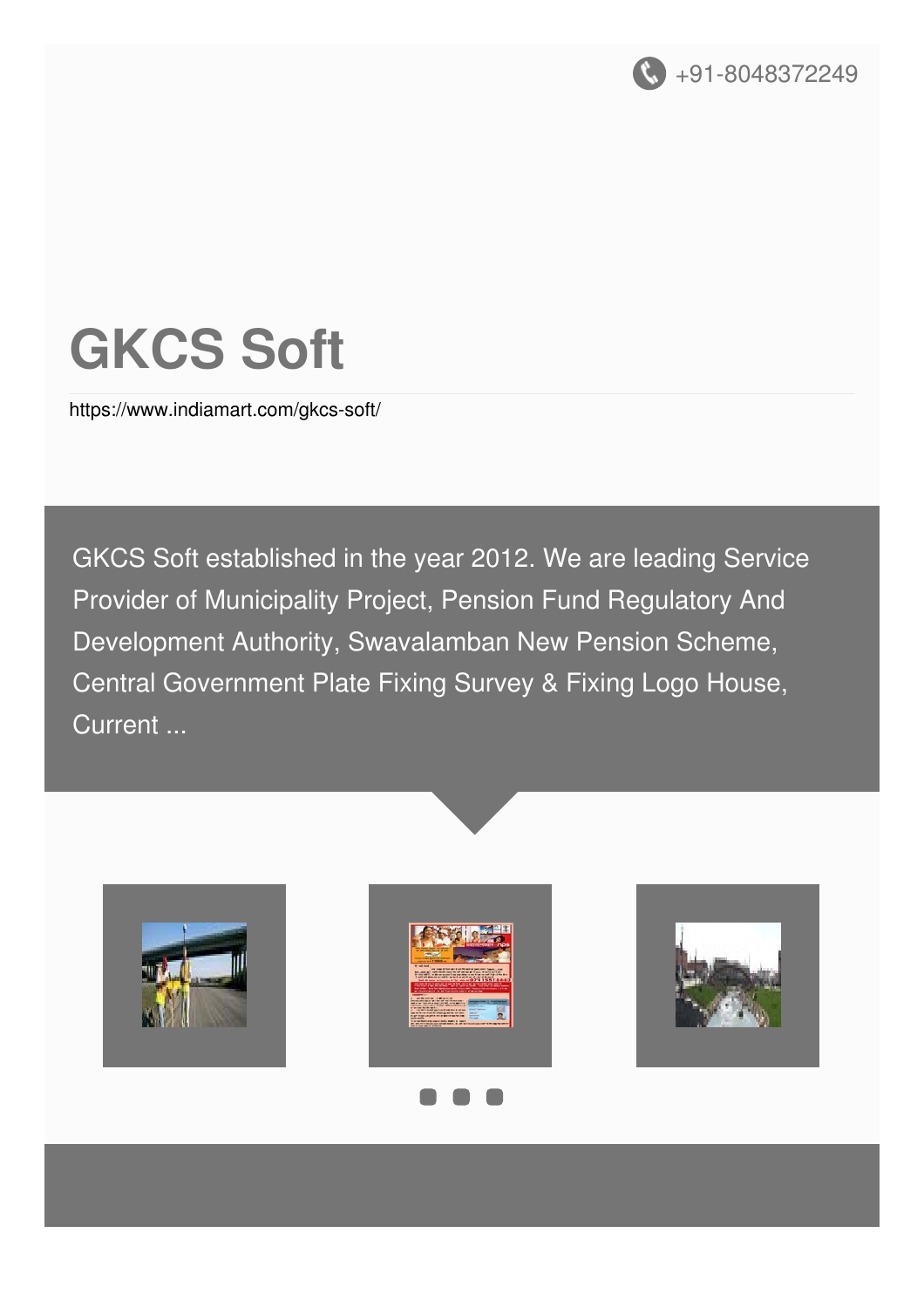### About Us

GKCS Soft established in the year 2012. We are leading Service Provider of Municipality Project, Pension Fund Regulatory And Development Authority, Swavalamban New Pension Scheme, Central Government Plate Fixing Survey & Fixing Logo House, Current Running Projects etc. Placement Consultants, Data Entrys Services etc.

offering Data Entry Services to our clients. This service is undertaken by our team of smart minded employees, who are able to complete every task in an efficient manner. Before delivering the final data entry services to the clients. The writers and allied personnel occupied are experienced and lay main focus on client satisfaction. We also offer customized service option to the valued.

> **For more information, please visit** <https://www.indiamart.com/gkcs-soft/aboutus.html>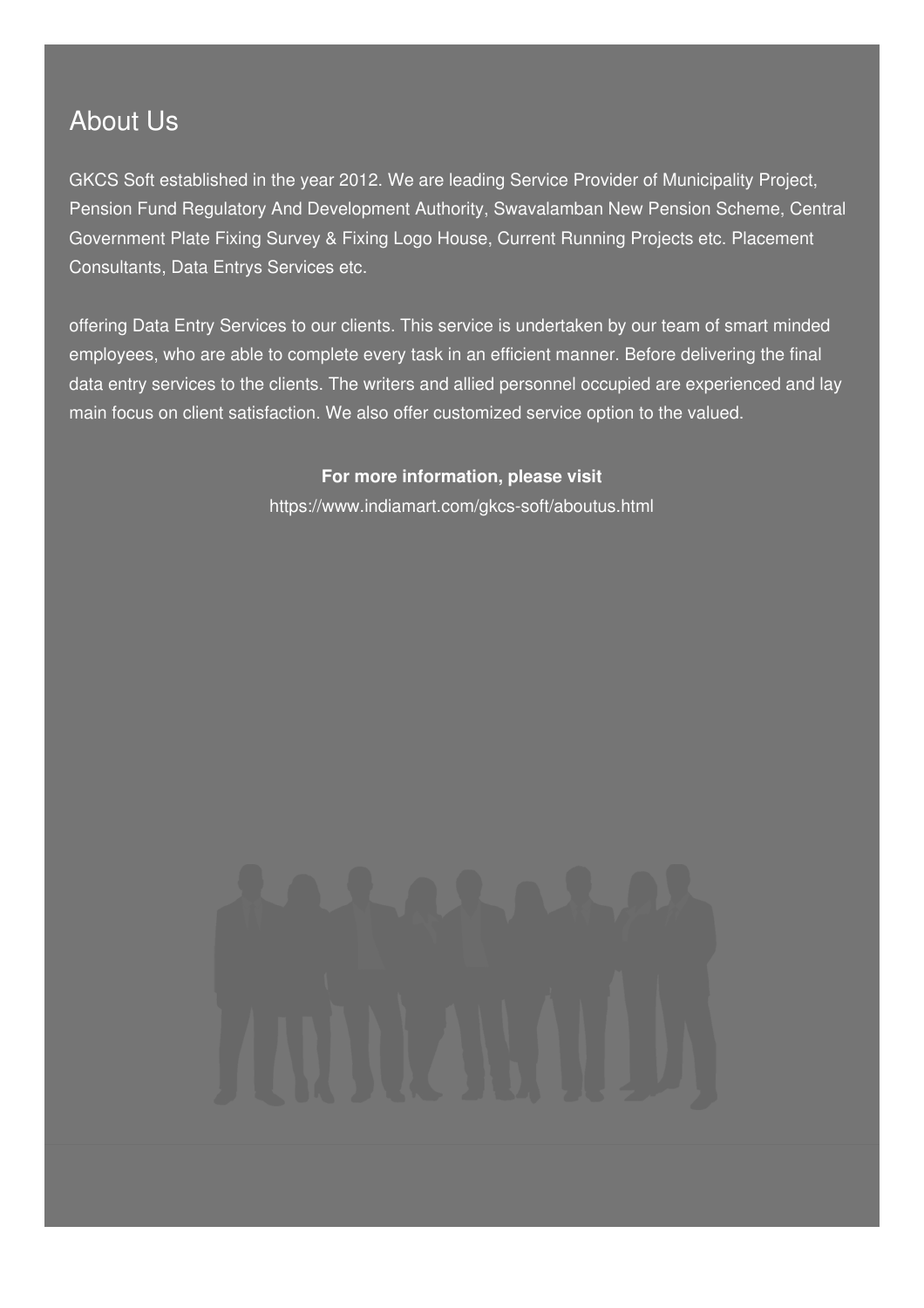#### **PROJECT CONSULTANTS SERVICES**



Survey Projects Services (Govt.& Non Govt)



Survey Projects/Agency





Fmcg Sales Jobs **CCTNS** Data Digitization Services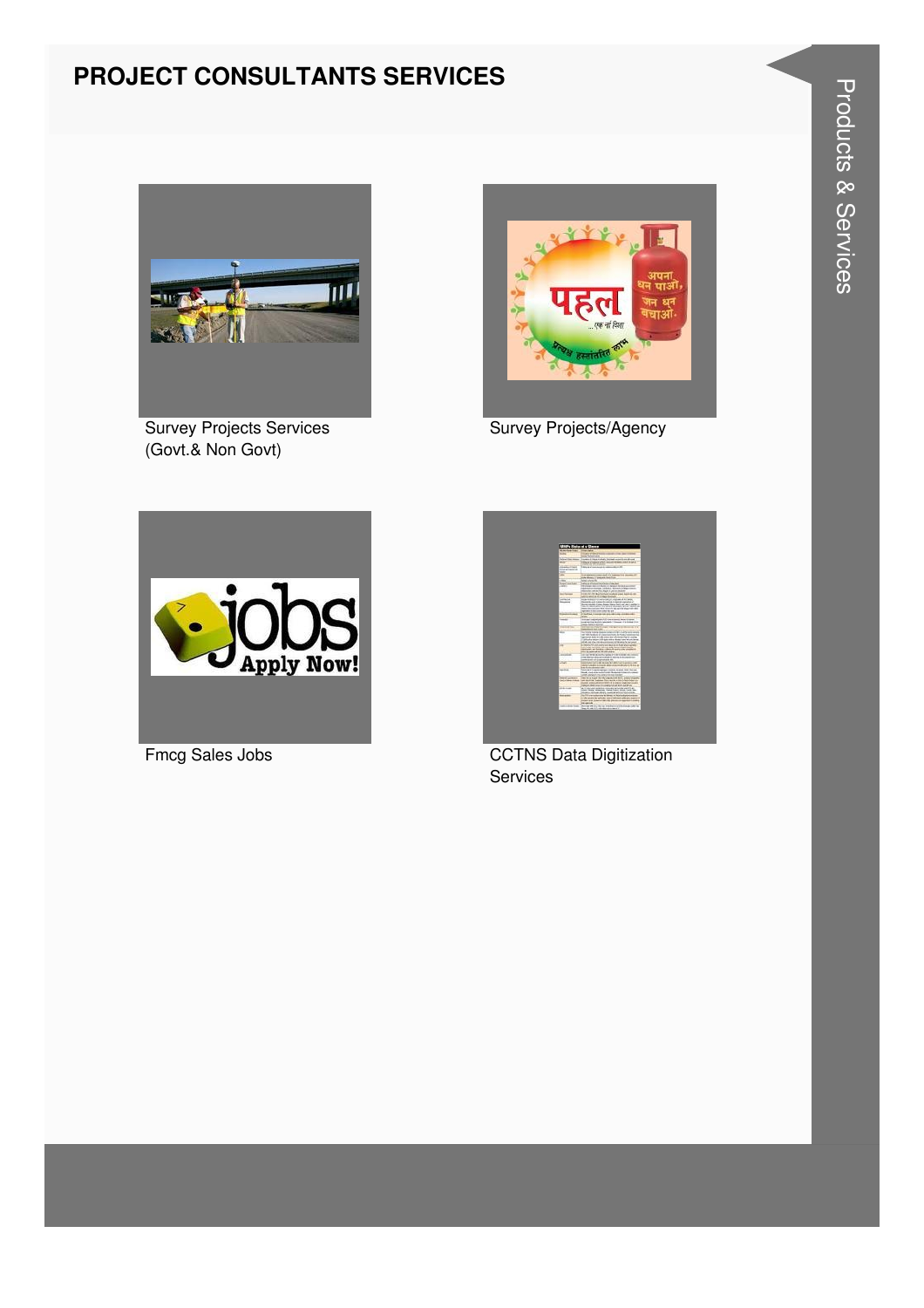#### **GOVERNMENT PROJECT SERVICES**



**Municipality Project Services** 



Pension Fund Regulatory & Development Authority Services



NPS Pran Card By Swavalamban Services (NSDL)



Swavalamban New Pension **Scheme Services**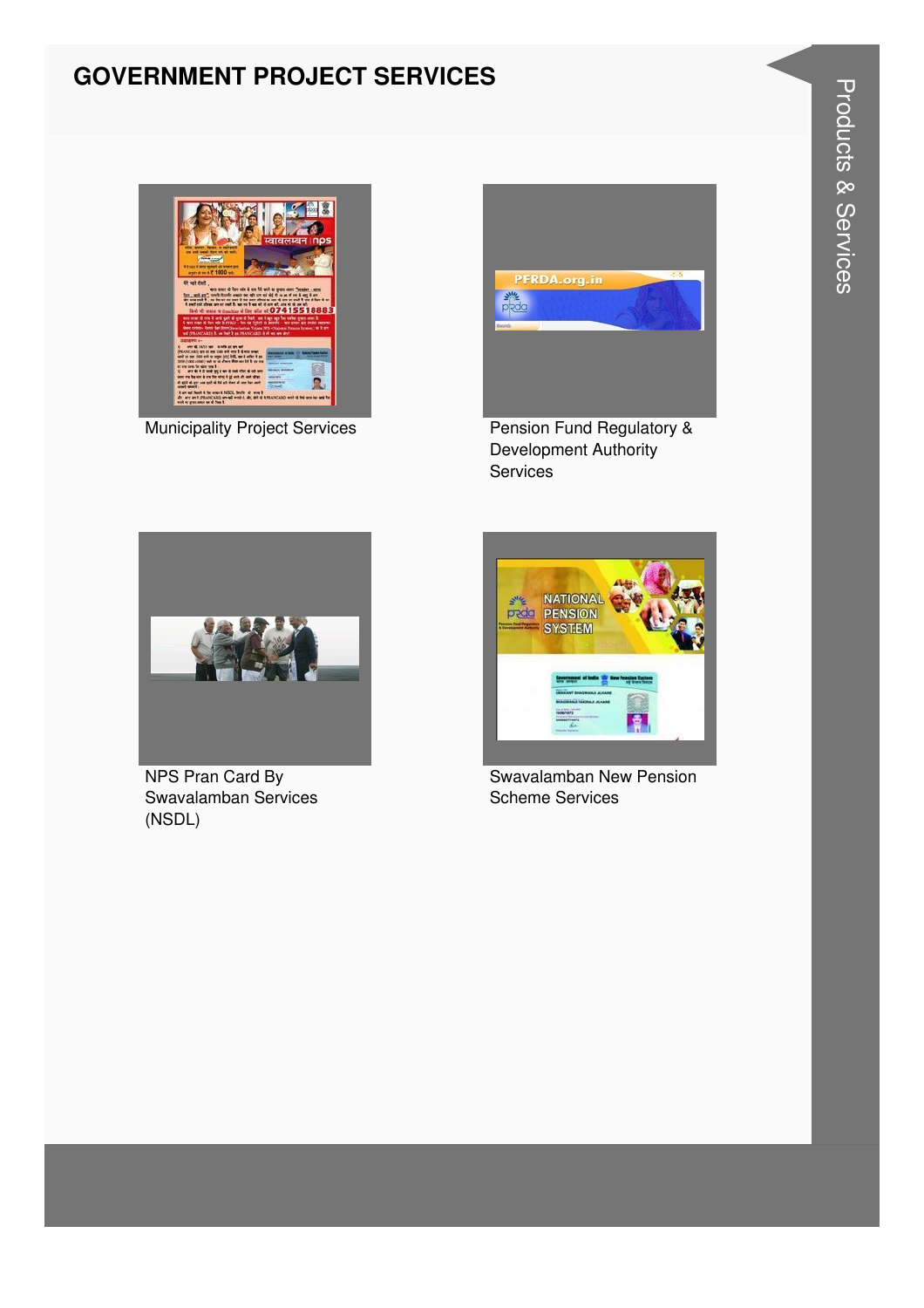#### **DATA ENTRY PROJECT SERVICES**



NPS Form Filing Project Services



Form Filling Data Entrys Services (Govt &.Non Govt)



RTO Form Filling Process Services



Agency Services (Govt.& Non Govt)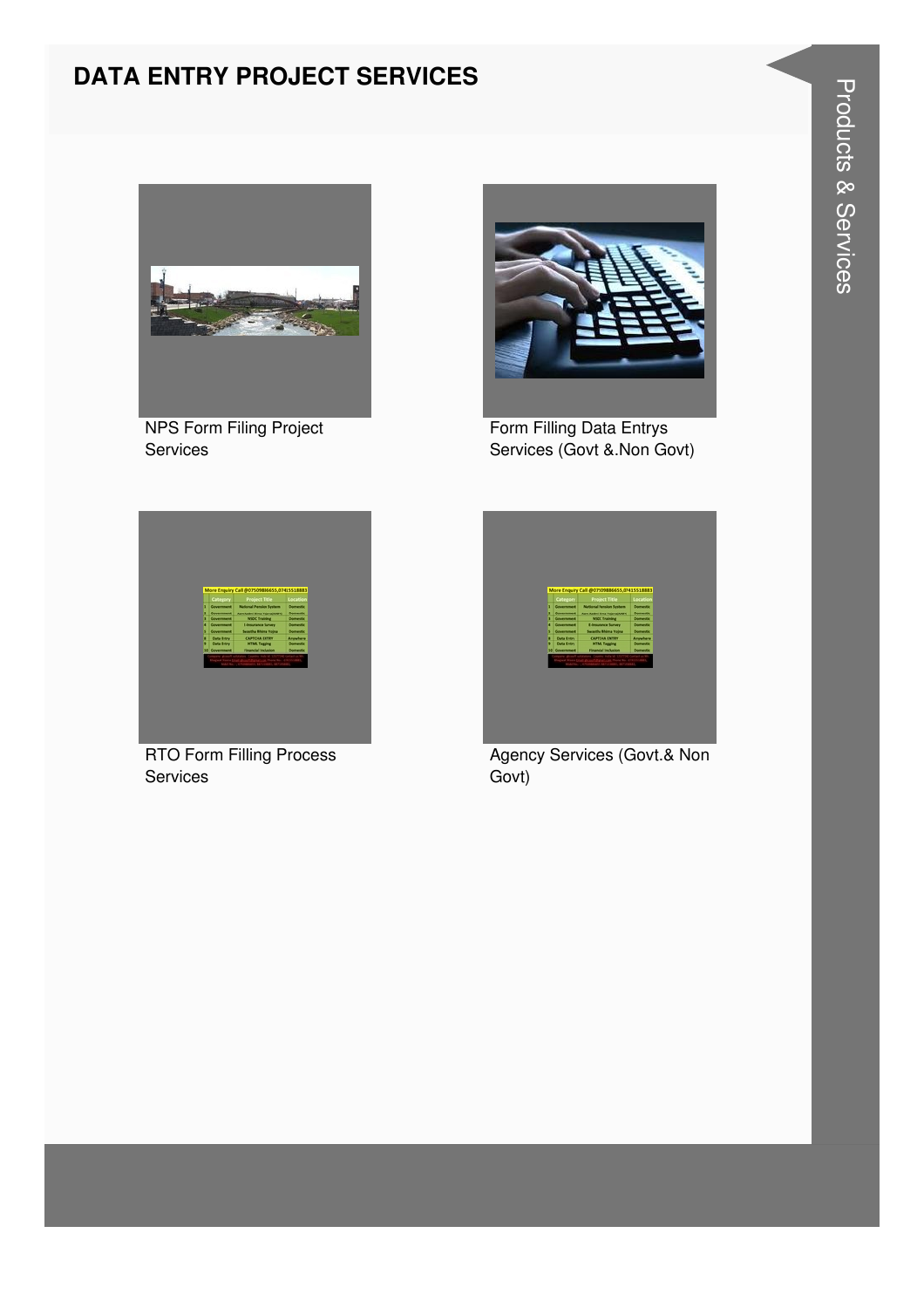#### **OTHER SERVICES**



LPG Gas Services Agency **Survey Project Form Filling** 



Process A



Financial Empowerment Scheme Services Bhamashah



Distributor for Mobile & DTH Multi Recharge Business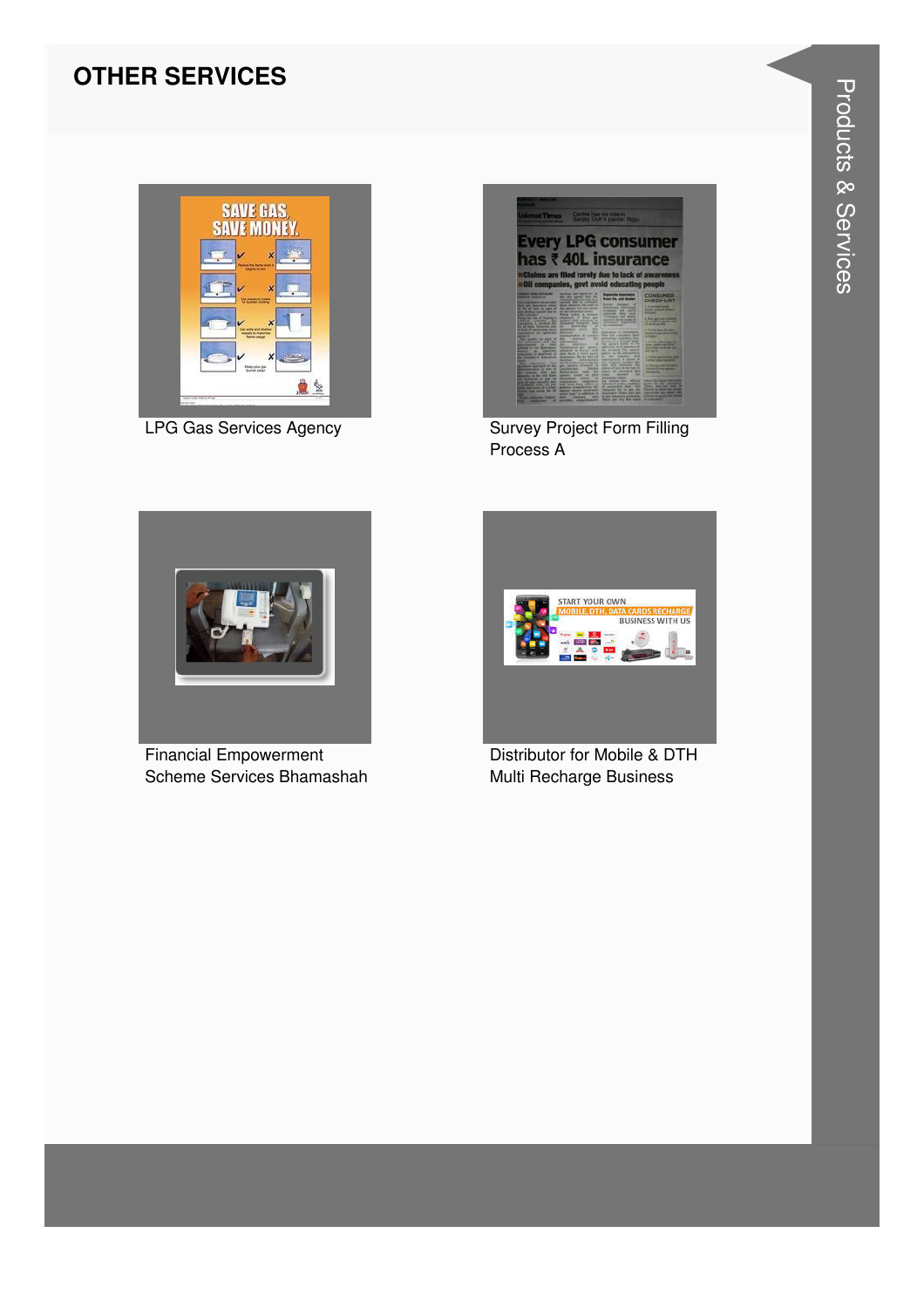#### **OTHER SERVICES:**



**DDS Survey Services** 



Domestic KYC Form Filling **Process Services** 



**Health Care Products Beauty** & Personal Care Products

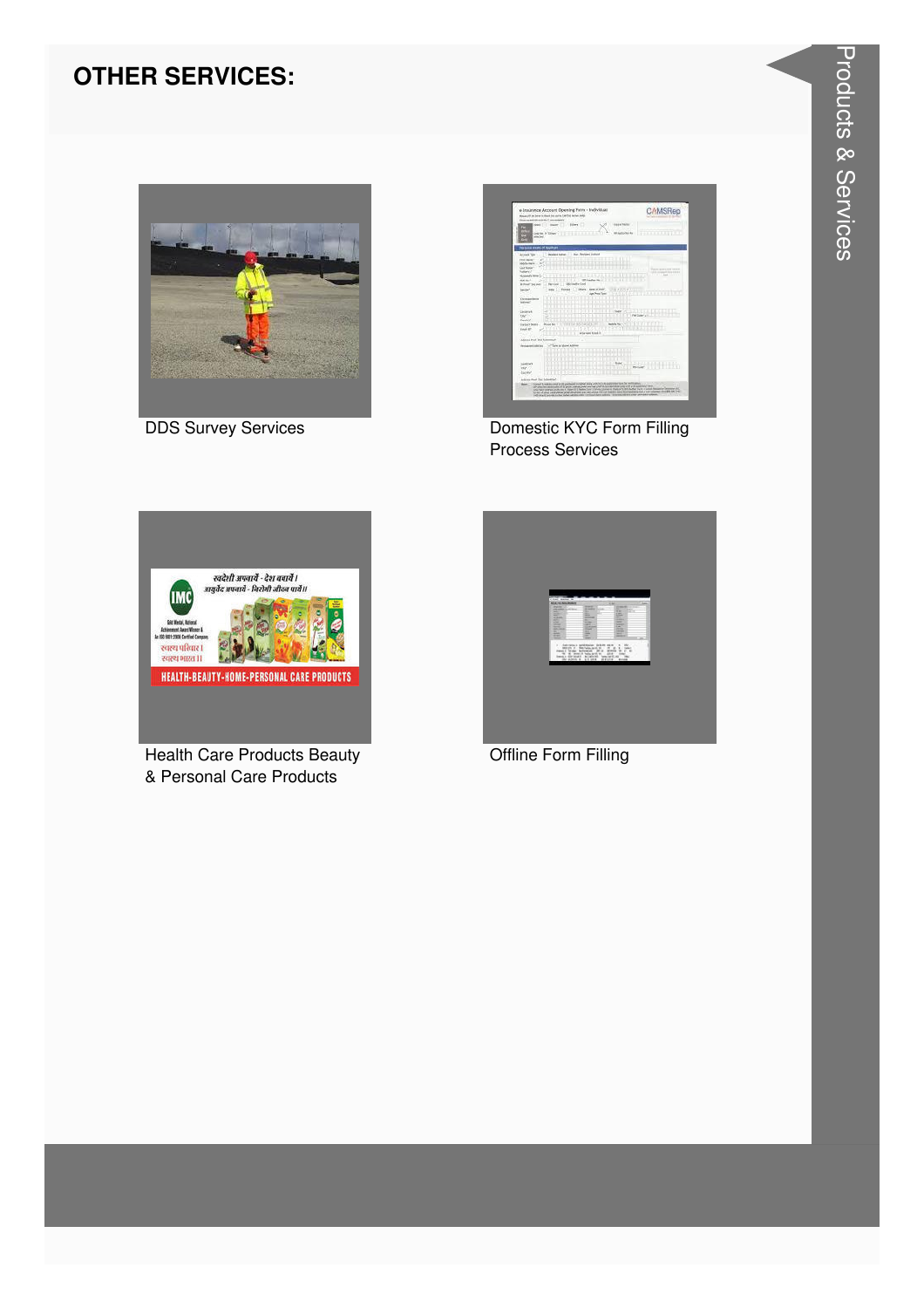## Factsheet

| Year of Establishment            | $\div$ 2012                   |
|----------------------------------|-------------------------------|
| <b>Nature of Business</b>        | : Service Provider            |
| <b>Total Number of Employees</b> | $\therefore$ 51 to 100 People |